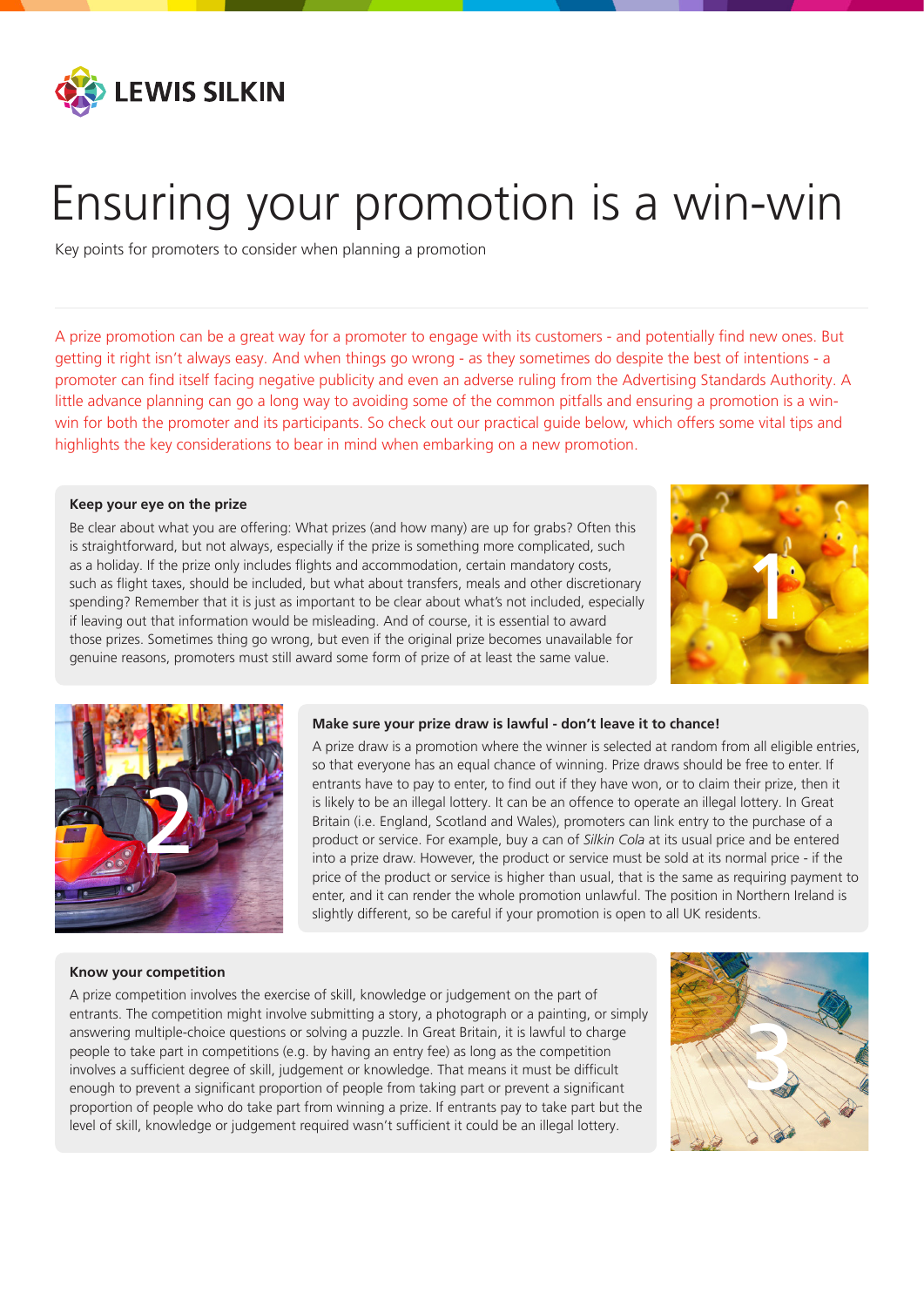



#### **Know the rules of the game**

## **We have a winner!**

Whether you're running a free prize draw or a prize competition, you must be transparent when it comes to the selection of winners. If a prize competition involves subjective assessment, for example a photo or painting contest, the winner must be selected by an independent person or a panel that includes at least one independent person. That independent person must be competent to judge that kind of contest - ideally having relevant qualifications or experience. For a free prize draw, unless the winner is selected by a computer process that produces verifiably random results, the winner must be selected by (or under the supervision of) an independent person. The independent person must be genuinely independent from the promoter, the promotion and the prize.

Prize promotions are subject to consumer protection laws as well as the rules set out in the CAP Code, which governs all forms of non-broadcast advertising. You are expected to conduct your promotions equitably, promptly and efficiently, and to deal fairly and honourably with participants. This means, amongst other things, being clear about the rules of the promotion and any judging criteria, leaving plenty of time for each stage, awarding the advertised prizes and not changing the rules mid-promotion. Above all, avoid doing (or failing to do) anything that is likely to mislead or cause unnecessary disappointment. If in doubt, put yourself in the entrant's position!





#### **Use your platform**

#### **And know your limitations**

Include the most significant limitations in all marketing materials which refer to the promotion. This might include, for example, the requirement for entrants to be 18+ and GB resident, as well as the closing date, maximum number of entries allowed per person, any very significant limitations applicable to the prize, and so on. The identity of the promoter must be clear, and remember to include a reference to the fact that T&Cs apply, and where to find them (usually this means including a URL). Whilst the rules allow some latitude where space is genuinely limited, the ASA is very strict on this issue and so whilst it may be tempting to leave out this information where space is tight (such as in a social media post), this can be a high-risk strategy and it is best to include as much key information as possible.

Promotions which are operated via a social media platform must comply with the rules of the relevant platform, so ensure you check the latest platform rules and what they say about operating promotions. Some of the main social media platforms are reasonably relaxed about promotions being run on their platforms, as long as it is clear from the T&Cs that the platform doesn't endorse the promotion and that they have no liability in connection with the promotion, and the promotion doesn't encourage inaccurate tagging (i.e. tagging themselves or others in images/posts where they do not appear). The platforms also expect promoters to take legal advice to ensure the promotion is compliant with applicable laws and rules.





## **Child's play?**

Special care is required in relation to promotions which are targeted at children or allow children to enter. Ensure that the promotion, promoter and prize are not associated with an age restricted product – this includes HFSS (High Fat, Salt or Sugar) products and brands. Extra care must be taken not to exaggerate the value of prizes or the chances of winning them. If prizes might cause conflicts between the children and their parents, the promotion must make clear that adult permission is required. Terms and conditions and all marketing claims/materials relating to the promotion must be easily understood by all entrants (taking into account their age) and must comply with the CAP Code rules, including the sections of the CAP Code which relate specifically to children. Encouraging children to send any information about themselves or others, or to submit user generated content, is risky business and you should certainly seek legal advice.